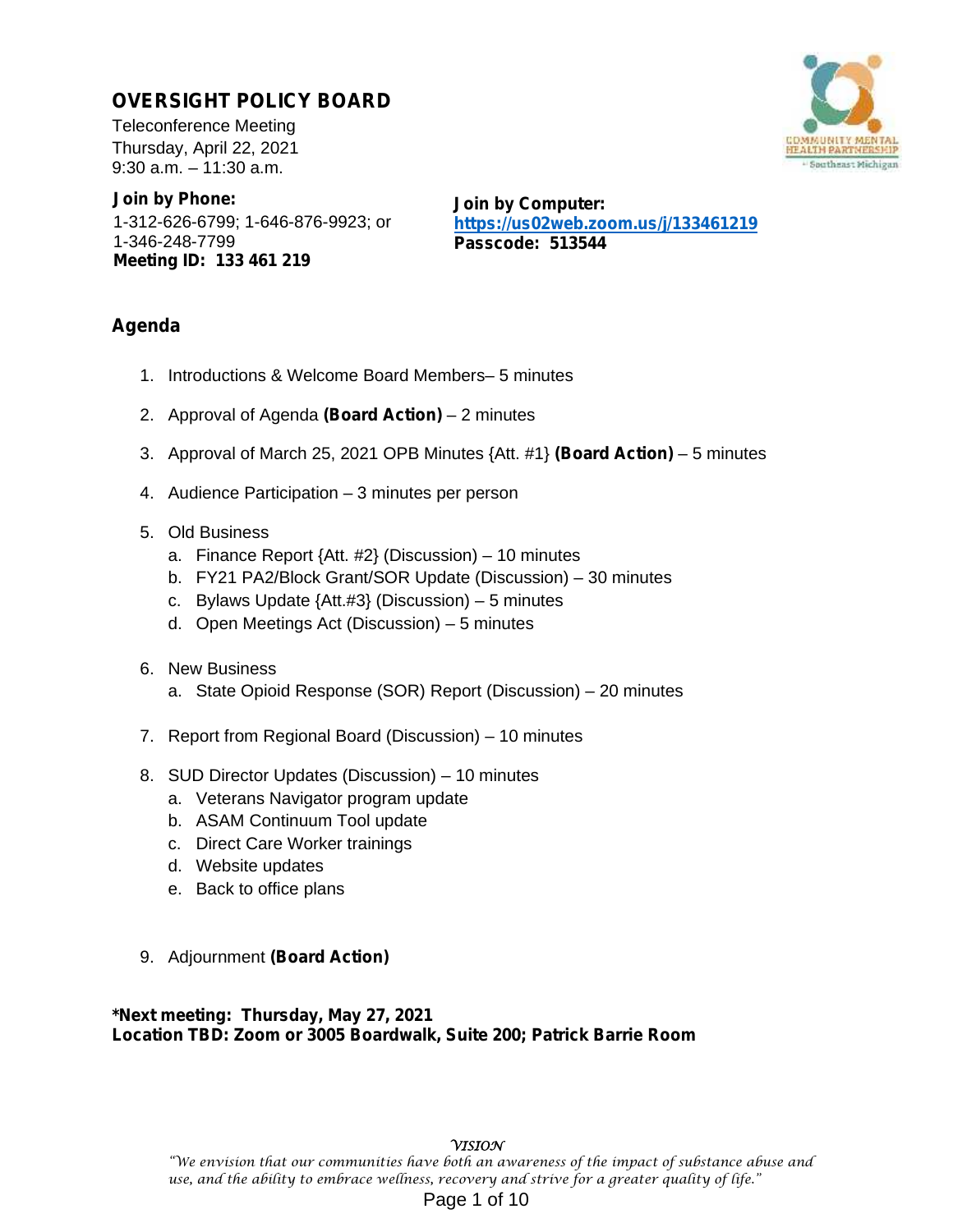# **Lenawee-Livingston-Monroe-Washtenaw Oversight Policy Board Minutes March 25, 2021 Meeting held electronically via Zoom software**

- Members Present: Mark Cochran (Monroe, MI), Kim Comerzan (Monroe, MI), Ricky Jefferson (Ypsilanti Township, MI), Susan Longsworth (Genoa Township, MI), Molly Welch Marahar (Ann Arbor, MI), Dianne McCormick (Howell, MI), Frank Nagle (Lenawee County, MI), Dave Oblak (Ann Arbor, MI), Dave O'Dell (Monroe, MI), Monique Uzelac (Ann Arbor, MI), Tom Waldecker (Ann Arbor, MI) (physical location)
- Members Absent: Amy Fullerton, John Lapham, Carol Reader, Ralph Tillotson

Guests:

Staff Present: Stephannie Weary, James Colaianne, Nicole Adelman, Matt Berg, CJ Witherow, Jane Goerge, Alyssa Tumolo, Rebecca DuBois, Michaela Buckhannon, Jackie Bradley (Lenawee)

Board Chair M. Cochran called the meeting to order at 9:34 a.m.

- 1. Introductions
- 2. Approval of the Agenda **Motion by T. Waldecker, supported by D. O'Dell, to approve the agenda Motion carried** Voice vote, no nays
- 3. Approval of the January 28, 2021 Oversight Policy Board minutes **Motion by T. Waldecker, supported by F. Nagle, to approve the January 28, 2021 OPB minutes Motion carried** Voice vote, no nay
- 4. Audience Participation
	- None
- 5. Old Business
	- a. Finance Report
		- M. Berg presented.
	- b. FY21 PA2/Block Grant/SOR Update (Discussion) 15 minutes
		- A COVID-specific block grant is on the way. The State has solicited feedback from the regions on ideas for using the funds. The grant will be for approximately \$52 million. The grant language states funds will go to "public entities" and "1 state entity." It's not guaranteed that PIHPs will be included, but the State is advocating for that.
			- Another pot of supplemental funding is supposedly on the horizon and is supposed to go through 2025. The timing and amount of the grant are unknown right now.
	- c. Bylaws Update
		- N. Adelman presented the proposed changes.
		- Staff is working on getting more clarification around virtual meetings/Open Meetings Act going forward.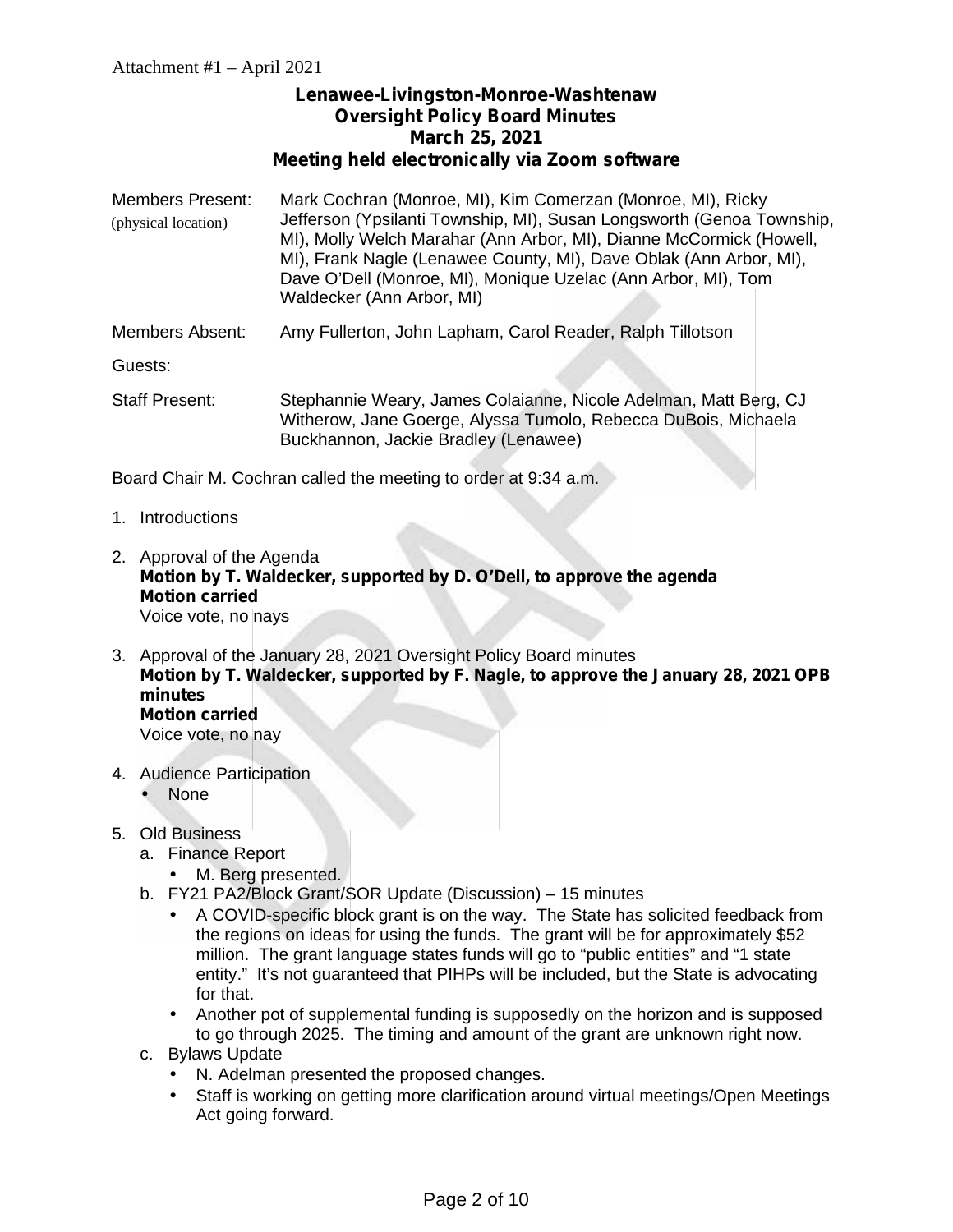# Attachment #1 – April 2021

Motion by K. Comerzan, supported by M Welch Marahar, to recommend the revised to the Regional Board for approval

Motion carried

Vote

Yes: Cochran, Comerzan, Jefferson, Longsworth, Welch Marahar, Nagle, Oblak, O'Dell, Uzelac, Waldecker

No:

Absent: Fullerton, Lapham, McCormick\*, Reader, Tillotson \*not presented in the meeting for this vote

- d. Open Meetings Act
	- Staff has reached out to the attorneys to determine regarding in-person vs. virtual meetings going forward and should know more before the April OPB meeting.
	- M. Cochran noted his preference to maintain virtual meetings for now, if allowed, as a safety measure.
	- M. Welch Marahar expressed a preference to continue meeting virtually post pandemic as well, as virtual meetings would allow for better participation, especially based on the membership span across 4 counties.
	- M. Uzelac advised that closed captioning and live transcript options are needed for virtual meetings to ensure accessibility.
	- J. Colaianne has submitted relevant questions to the organization's attorneys for clarification.
- 6. New Business
	- a. Strategic Initiatives Report
		- M. Buckhannon presented.
- 7. Report from Regional Board
	- J. Colaianne provided a summary of the most recent regional board meeting.
- 8. SUD Director Updates
	- a. Gambling Disorders Media Campaign RFQ
		- Received 9 responses that were submitted from different media companies.
		- MILO Detroit was chosen after going through procurement process.
	- b. Stacked Deck Training and Mini Grants
		- Stacked Deck is the only EBP gambling curriculum. The region will be holding a training. Mini grants are also available to implement the curriculum.
	- c. Back to Office Plans
		- The CMHPSM office is currently closed except for essential functions. Leadership will reassess at the beginning of May to determine to either start bringing staff back into the office or extend current phase.

### 9. Adjournment

# **Motion by M. Welch Marahar, supported by D. McCormick, to adjourn the meeting Motion carried**

Voice vote, no nays

Meeting adjourned at 10:33 a.m.

**Next meeting: April 22, 2021 Location TBD**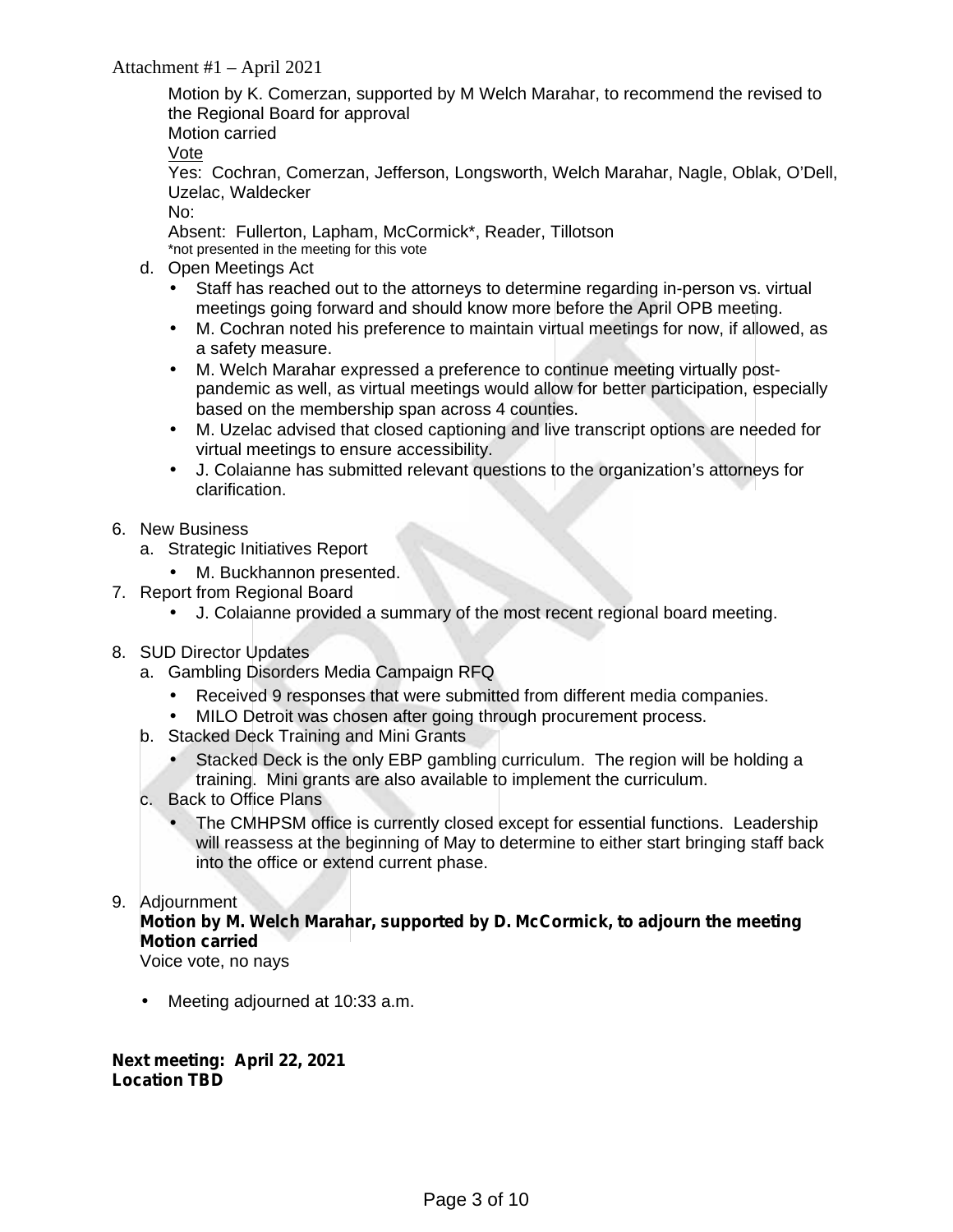#### Community Mental Health Partnership Of Southeast Michigan SUD SUMMARY OF REVENUE AND EXPENSE BY FUND

February 2021 Preliminary FYTD

| <b>Summary Of Revenue &amp; Expense</b> |                       |     |                  |    |                 |    |                |     |          |      |                      |      |              |            |           |          |            |
|-----------------------------------------|-----------------------|-----|------------------|----|-----------------|----|----------------|-----|----------|------|----------------------|------|--------------|------------|-----------|----------|------------|
|                                         | <b>Funding Source</b> |     |                  |    |                 |    |                |     |          |      | <b>Total Funding</b> |      | <b>FY 20</b> |            |           |          |            |
|                                         | Medicaid              |     | Healthy Michigan |    | CBG/WSS/Admin   |    | SOR NCE/SOR II |     | Veterans |      | <b>Gambling Prev</b> |      | SUD-PA2      |            | Sources   |          | <b>YTD</b> |
| <b>Revenues</b>                         |                       |     |                  |    |                 |    |                |     |          |      |                      |      |              |            |           |          |            |
| Funding From MDHHS                      | 1,388,172             |     | 3,662,408        |    | 1,735,587       |    | 634,036        |     | 35,521   |      | 13,463               |      |              | \$         | 7,469,188 | l S      | 5,821,076  |
| PA2/COBO Tax Funding Current Year       |                       |     |                  |    |                 |    |                |     |          |      |                      |      | 553,230      |            | 553,230   | l \$     | 768,376    |
| PA2/COBO Reserve Utilization            |                       |     |                  |    |                 |    |                |     |          |      | ۰                    |      | 304,899      |            | 304,899   |          | (149, 787) |
| Other                                   |                       |     |                  |    |                 |    |                |     |          |      |                      |      |              |            |           |          |            |
| <b>Total Revenues</b>                   | 1,388,172             | \$  | 3,662,408        | \$ | 1,735,587       | \$ | 634,036        | S.  | 35,521   | - \$ | 13,463               |      | 858,129      |            | 8,327,317 | -S       | 6,439,665  |
| <b>Expenses</b>                         |                       |     |                  |    |                 |    |                |     |          |      |                      |      |              |            |           |          |            |
| <b>Funding for County SUD Programs</b>  |                       |     |                  |    |                 |    |                |     |          |      |                      |      |              |            |           |          |            |
| <b>CMHPSM</b>                           |                       |     |                  |    |                 |    | 646,811        |     | 35,521   |      | 13,463               |      |              |            | 695,796   |          | 760,945    |
| Lenawee                                 | 190,200               |     | 366,810          |    | 265,981         |    |                |     |          |      |                      |      | 92,537       |            | 915,528   |          | 935,699    |
| Livingston                              | 125,370               |     | 231,455          |    | 294,860         |    |                |     |          |      |                      |      | 212,073      |            | 863,758   |          | 717,146    |
| Monroe                                  | 179,053               |     | 387,487          |    | 436,997         |    |                |     |          |      |                      |      | 198,230      |            | 1,201,767 |          | 1,055,832  |
| Washtenaw                               | 428,678               |     | 1,145,058        |    | 643,927         |    |                |     |          |      |                      |      | 355,290      |            | 2,572,952 |          | 2,537,140  |
| <b>Total SUD Expenses</b>               | 923,301               | \$. | 2,130,810        | \$ | 1,641,765       |    | 646,811        | \$  | 35,521   | - \$ | 13,463               | -96  | 858,129      | -\$        | 6,249,801 | l \$     | 6,006,762  |
|                                         |                       |     |                  |    |                 |    |                |     |          |      |                      |      |              |            |           |          |            |
| <b>Administrative Cost Allocation</b>   | 88,380                |     | 204,003          |    | 200,855         |    |                |     |          |      |                      |      | $\sim$       | \$         | 493,238   | - \$     | 192,751    |
| <b>Total Expenses</b>                   | 1,011,681             | s.  | 2,334,813        |    | 1,842,620       |    | 646,811        | - 5 | 35,521   | - \$ | 13,463               | - \$ | 858,129      | - \$       | 6,743,039 | <b>S</b> | 6,199,513  |
|                                         |                       |     |                  |    |                 |    |                |     |          |      |                      |      |              |            |           |          |            |
|                                         |                       |     |                  |    |                 |    |                |     |          |      |                      |      |              |            |           |          |            |
| Revenues Over/(Under) Expenses          | \$<br>376,491         |     | 1,327,595        |    | $(107, 033)$ \$ |    | $(12, 775)$ \$ |     |          | l s  |                      |      |              | $\sqrt{3}$ | 1,584,278 |          | 240,152    |
|                                         |                       |     |                  |    |                 |    |                |     |          |      |                      |      |              |            |           |          |            |

| Current fiscal year utilization of PA2 |                     |              | Revenues<br>Over/(Under) | <b>FY 20</b><br>Over/(Under) |
|----------------------------------------|---------------------|--------------|--------------------------|------------------------------|
|                                        | Revenues (Estimate) | Expenditures | Expenses                 | Expenses                     |
| PA2 by County                          |                     |              |                          |                              |
| Lenawee                                | 44.482              | 92,537       | (48,055)                 | (83,048)                     |
| Livingston                             | 138,610             | 212,073      | (73, 463)                | 137,723                      |
| Monroe                                 | 98.743              | 198,230      | (99, 487)                | 42,394                       |
| Washtenaw                              | 271.396             | 355,290      | (83, 894)                | 52,718                       |
| <b>Totals</b>                          | 553.230             | 858.129      | (304, 899)               | 149,787                      |
|                                        |                     |              |                          |                              |

| <b>Unallocated PA2</b> | FY 21 Estimated<br><b>Beginning Balance</b> | FY21 Projected<br>Revenue | FY21 Projected<br><b>Utilization</b> | FY21 Projected<br><b>Ending Balance</b> |
|------------------------|---------------------------------------------|---------------------------|--------------------------------------|-----------------------------------------|
| Lenawee                | 723.718                                     | 133.445                   | (623, 388)                           | 233.775                                 |
| Livingston             | 3.647.264                                   | 415.830                   | (907, 161)                           | 3,155,933                               |
| Monroe                 | 428.945                                     | 296.228                   | (613, 502)                           | 111,672                                 |
| Washtenaw              | 2.039.452                                   | 814.188                   | (2,046,357)                          | 807,283                                 |
| <b>Total</b>           | 6,839,379                                   | 1,659,691                 | (4, 190, 408)                        | 4,308,663                               |
|                        |                                             |                           |                                      |                                         |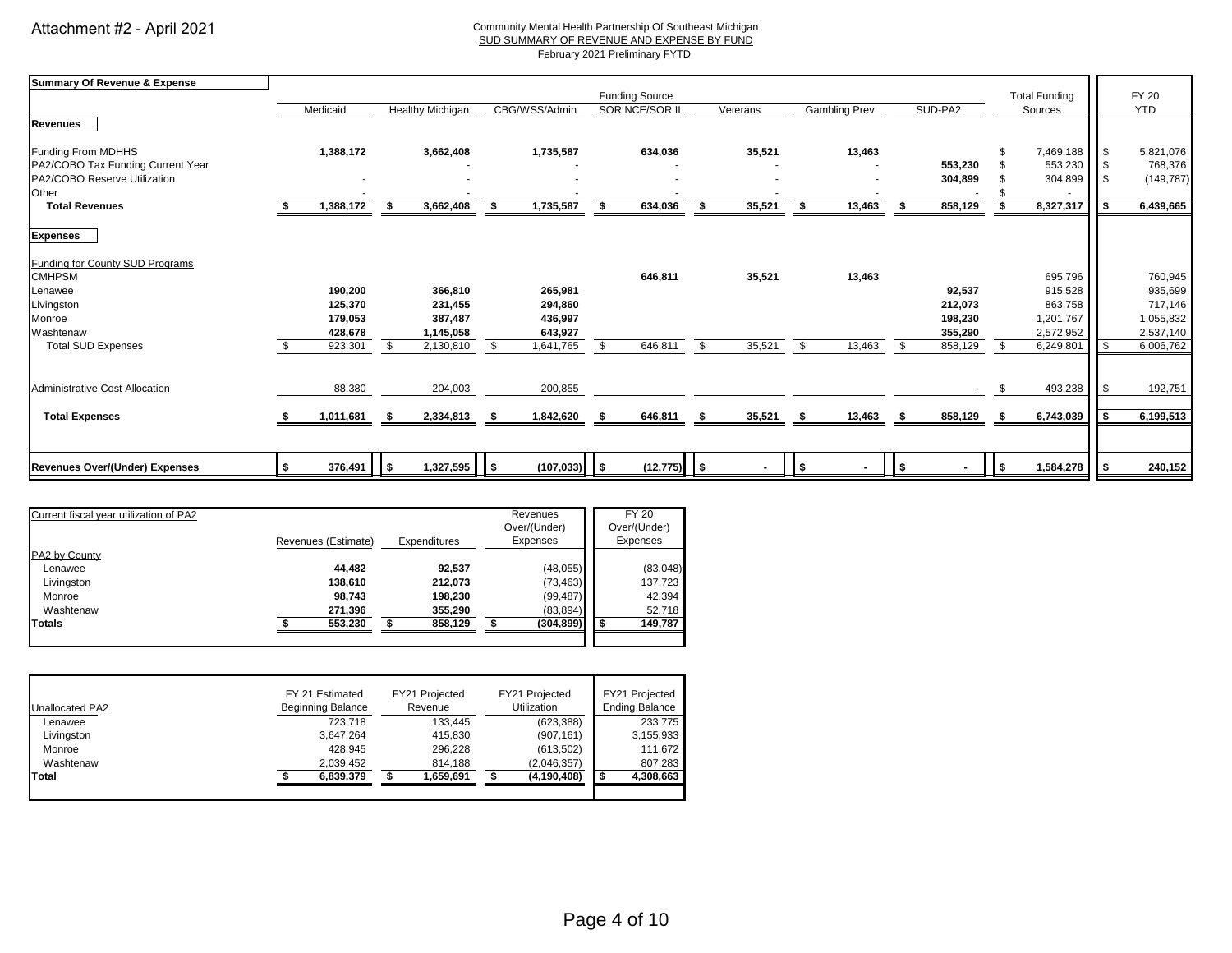# **COMMUNITY MENTAL HEALTH PARTNERSHIP OF SOUTHEAST MICHIGAN (CMHPSM) REGION 6 SUBSTANCE USE DISORDER OVERSIGHT POLICY BOARD BY-LAWS**

# **ARTICLE I – Name**

**Pursuant to Section 287 (5) of Public Act 500 of 2012 states, "A departmentdesignated community mental health entity [PIHP/Regional Entity] shall establish a substance use disorder oversight policy board for Lenawee, Livingston, Monroe and Washtenaw counties.** This **BOARD** shall be named the **REGION 6 SUBSTANCE USE DISORDER OVERSIGHT POLICY BOARD** hereafter referenced as the **OVERSIGHT POLICY BOARD (OPB).**

### **ARTICLE II – Objectives of the OPB**

To assist the CMHPSM Regional Board by:

- A. Providing an opportunity for individuals within the applicant's service delivery area to comment upon the issuance of a substance use disorders services license.
- B. Assisting in the development of a comprehensive substance use disorders service delivery plan.
- C. Providing review and recommendations to the CMHPSM Regional Board of the progress and effectiveness of services delivered in accordance with the plan.
- D. Assuring that a mechanism exists for community input on substance use disorders needs and services throughout the region.
- E. Approving of any local funds for treatment or prevention of substance use disorders within CMHPSM budgets.
- F. Advising and making recommendations regarding CMHPSM budgets for substance use disorder treatment or prevention using other nonlocal funding sources.
- G. Advising and making recommendations regarding CMHPSM contracts with substance use disorder treatment or prevention providers.
- H. Providing such other assistance to the CMHPSM as necessary.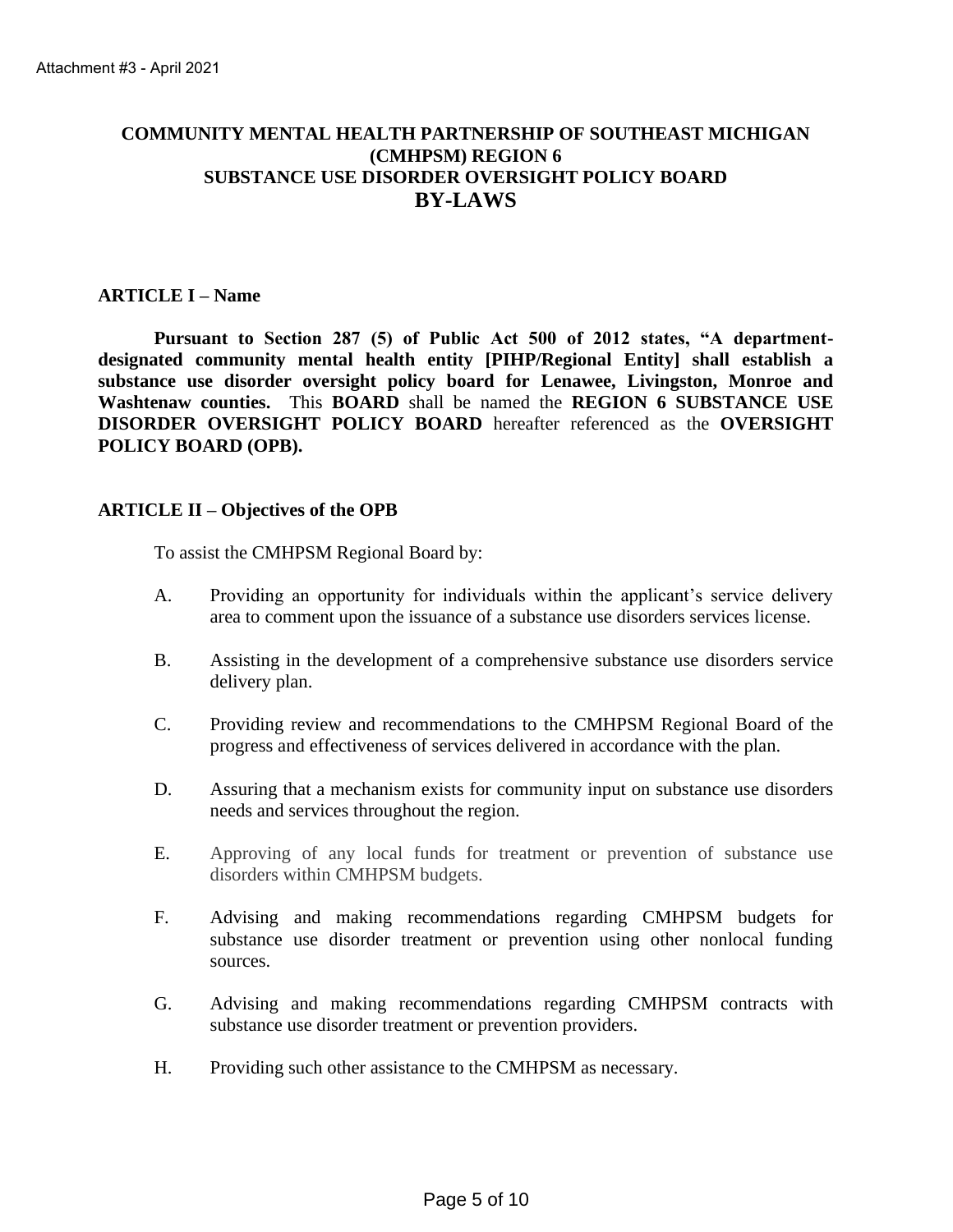# **ARTICLE III – Membership of the OPB**

- A. The OPB shall be made up of a maximum of SIXTEEN (16) representatives, four (4) appointed from each member county.
	- 1. Two (2) representatives from each county shall be appointed by their respective County Board of Commissioners.
	- 2. Two (2) representatives from each county shall be appointed by the CMHPSM Regional Board with recommendations from each respective Community Mental Health Board.
	- 3. Each county must have at least one member representing the recovery community, or a person with lived experience.
	- 4. Employees of agencies contracted to the CMHPSM shall not be members of the OPB.
	- 5. Appointed members / community representatives shall reside within the county represented.
- B. Length of Full Term:
	- 1. Oversight Policy Board member terms shall last for three years when serving a full term.
	- 2. Full terms shall be staggered to ensure that no more than one-third of OPB members turn over each year.
	- 3. All reappointments to full terms shall last for three years.
- C. Vacancies during Term of Office:
	- 1. All vacancies shall be filled by the respective appointing bodies.
	- 2. All vacancies shall be filled only until expiration of the term.
- D. Attendance:
	- 1. Meeting attendance may be face to face or through electronic participation via phone or video conference as provided in Article IV(F).
	- 2. Conference call participation must be arranged prior to the meeting.
	- 3. An OPB member may be removed for lack of attendance. It is expected that members miss no more than three meetings per year in a twelve-month period, and no more than three consecutive meetings.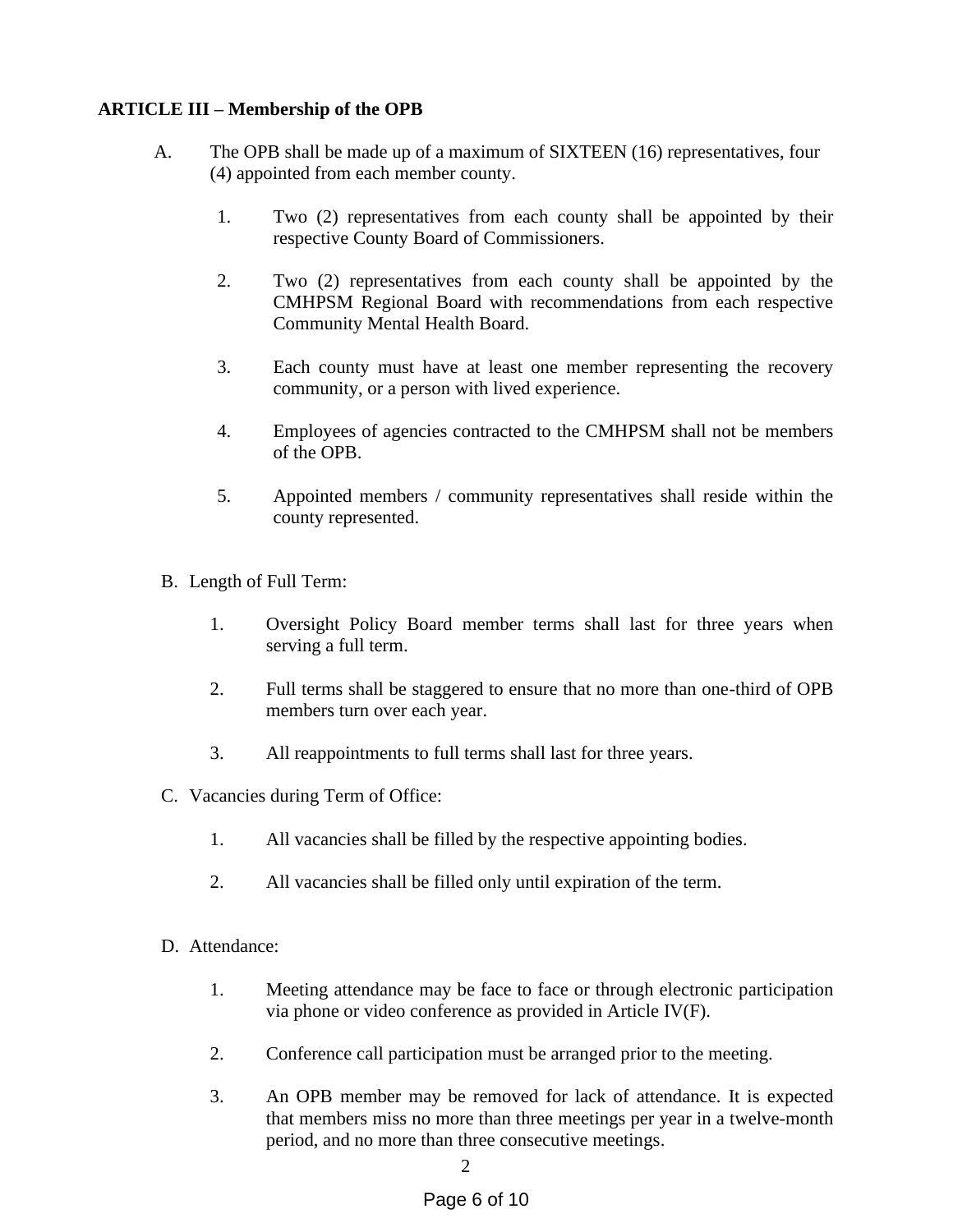- 4. In the absence of a written resignation, three (3) consecutive absences from regularly scheduled meetings or four (4) absences within a twelve (12) month period would require a removal review by the OPB.
- E. Removal and Resignation:
	- 1. A member must resign in writing to the appointing body and to the CMHPSM Board.
	- 2. Removal reviews related to attendance, conduct or any other matters would be initiated and facilitated by the Chairperson and would be conducted at an OPB meeting.
	- 3. A vote of three-fourths (3/4) of the OPB in attendance at the meeting during the removal review is required for recommendation of removal to the respective appointing board of that member.
	- 4. After an OPB member is removed, an appointment of a new member shall be made by the respective appointing board.

# **ARTICLE IV – Meetings**

- A. Regular meetings shall be scheduled at least six times per year, and meet at minimum once each quarter every year. All meetings will be held at CMHPSM offices unless otherwise notified in compliance with the Open Meetings Act.
- B. Written and/or electronic notification and agenda shall be made at least one week in advance of all regularly scheduled meetings.
- C. Special meetings may be called by the Chairperson or Acting Chairperson of the OPB or by four (4) members of the OPB.
- D. OPB members must receive prior notification, in writing and/or electronically, of special meetings, pursuant to the Open Meetings Act.
- E. When the OPB has full membership, a quorum is achieved when eight (8) active members are present at a meeting, with at minimum one (1) representative from each county.
	- 1. In the case of a less than full membership, 50% of the active members present at a meeting, with one (1) representative from each county will constitute a quorum.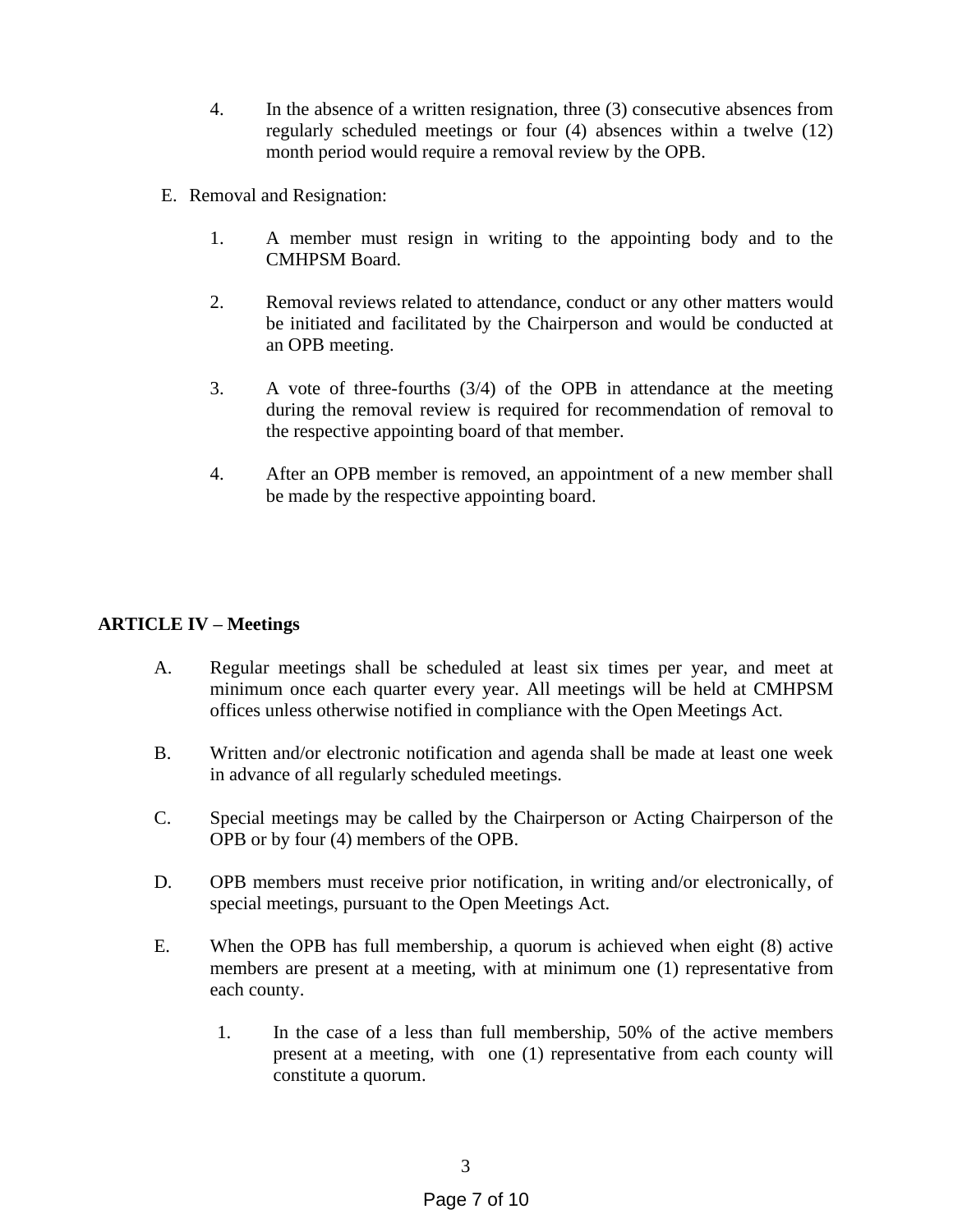- 2. Pursuant to Public Act 228 of 2020, the OPB may hold wholly or partially electronic meetings by telephonic or video conferencing while in compliance with the requirements stated within the Open Meetings Act.
- F. OPB members shall be entitled to one vote each. If a member abstains, a reason shall be stated to be reflected in the meeting minutes.
- G. Motions shall be passed by a majority vote of those present in person AND via Electronic methods/Telephone when allowable per the Open Meetings Act.
- H. All regular and special meetings are open to the public, pursuant to the Open Meetings Act. Minutes will be made available.

# **ARTICLE V - Conflict Of Interest Policy**. **And Compliance with Laws**

- A. The OBP shall adhere to the CMHPSM conflict of interest policy which shall require, among other things, the disclosure to the full board any actual or potential conflicts of interest by any board members. All board members will annually disclose any conflicts of interest while serving on the board per the CMHPSM policy.
- B. Employees of agencies contracted to the CMHPSM shall not be members of the OPB.
- C. OPB members shall fully comply with all applicable laws, regulations and rules applicable to its operation.

# **ARTICLE VI – Officers**

- A. The Chairperson, Vice-Chairperson, and Secretary shall be elected by the OPB. Elections shall be held annually in October. The CMHPSM CFO will act as Treasurer for the OPB if needed.
- B. Duties and Responsibilities:
	- 1. The Chairperson shall:
		- a. Call meetings.
		- b. Preside over meetings.
		- c. Appoint special committees as deemed necessary.
		- d. Serve ex-officio on all committees with the right to vote.
		- e. Make appointments as necessary.
		- f. Ensure compliance to the by-laws
	- 2. The Vice-Chairperson shall, in the absence of the Chairperson, assume the duties of the Chairperson.
	- 3. The Secretary shall:
		- a) Assure that minutes are kept and distributed
		- b) Keep attendance of members at meetings.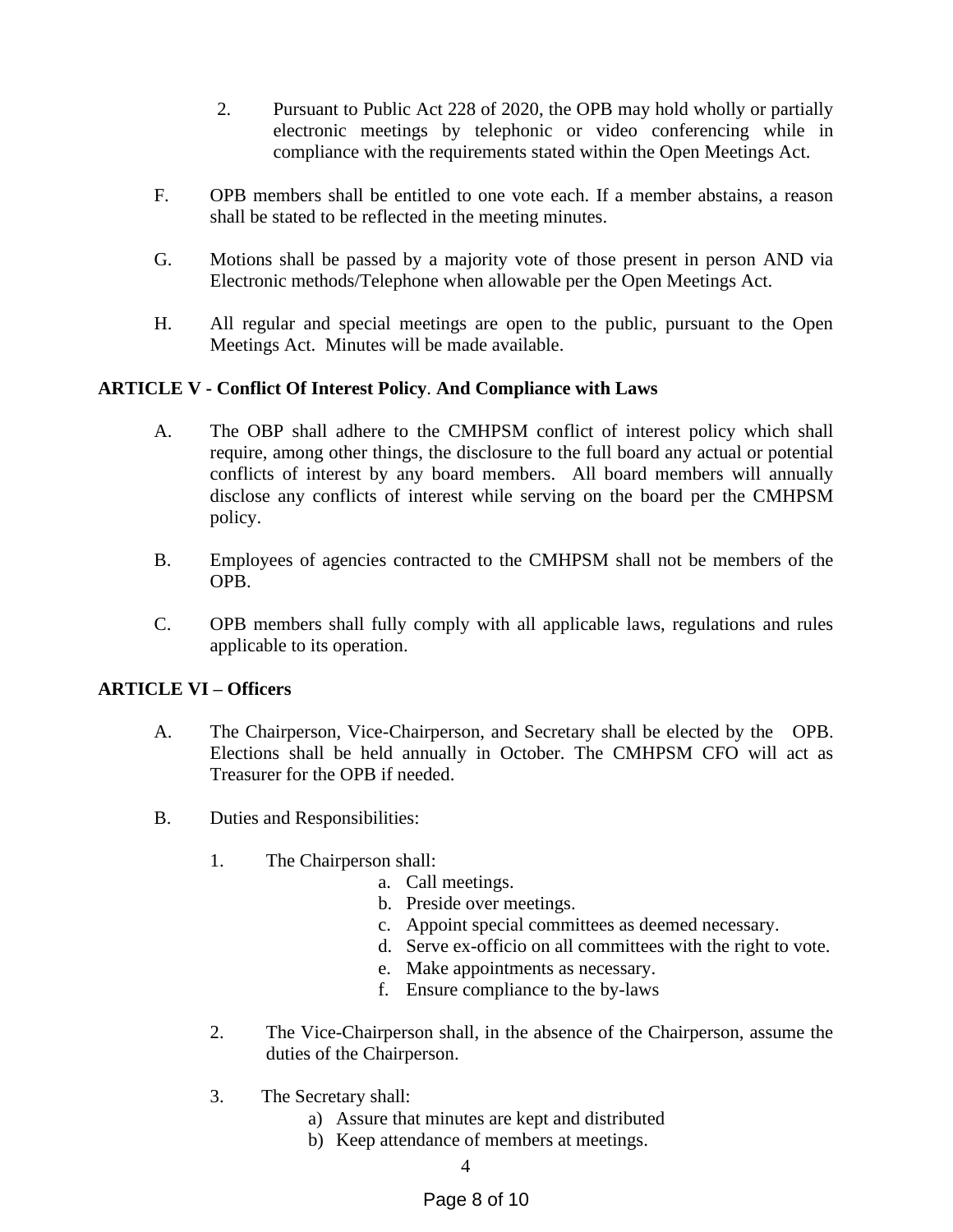- c) Assume the responsibilities and duties of the Chairperson in the absences of the Chairperson and Vice-Chairperson
- 1. Only one individual appointed by each county may serve as an officer. The OPB officers shall serve one-year terms or serve until such time as their successors are duly elected. Officers shall not serve more than 3 consecutive terms. To ensure that the Chairpersonship rotates, upon the completion of a third term serving as Chairperson, a new Chairperson shall be an individual affiliated with another county.
- 2. In the event of the death, resignation, removal, or other inability to serve of any officer, the Board shall elect a successor who shall serve until the expiration of the normal term of such officer or until his or her successor has been elected.

# **ARTICLE VII – Amendments**

- A. The By-laws changes may be proposed by a majority vote of the total membership of the OPB with a quorum present which includes at least one (1) member from each county, provided that such notice of proposed amendments is made available in writing and/or electronically to members at least two weeks in advance.
- B. Amendments shall not become effective until they have been reviewed and approved by the governing board of the Community Mental Health Partnership of Southeast Michigan.
- C. Notification of By-law amendments shall be sent to the Board of Commissioners in each county.

# **ARTICLE VIII – COMMTTEES**

- A. The Board may establish and define the responsibilities of such committees from time to time as it shall deem appropriate to fulfill the purposes set forth in Article II. The Chairperson shall, in consultation with the Board, select the membership of any committee formed.
- B. Committee membership may include individuals other than OPB Members, but each Committee must have a least one OPB member appointed to it.
- C. When a committee meeting meets the standards of an "open meeting" as prescribed within Michigan's Open Meetings Act, all Open Meetings Act requirements must be followed.